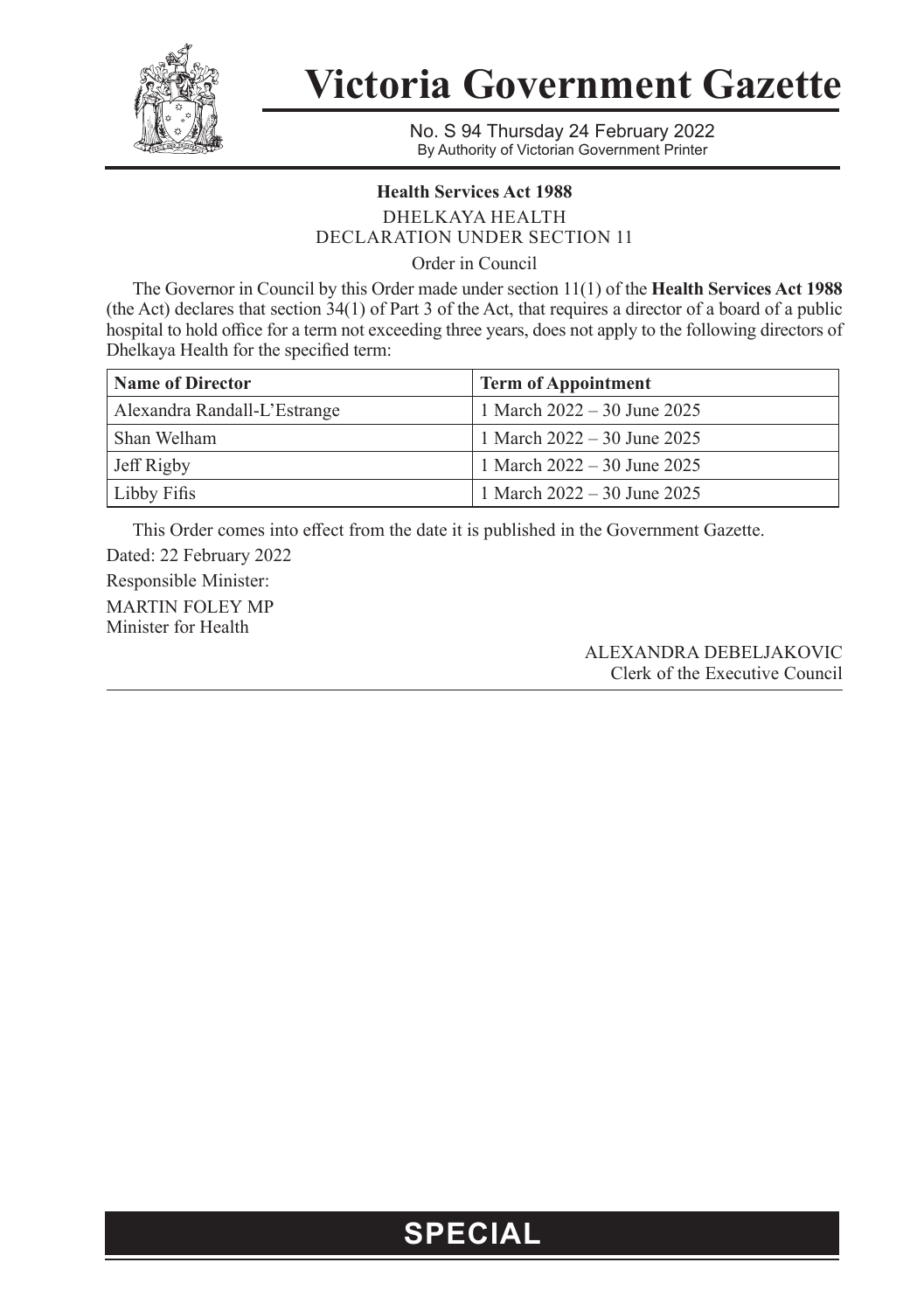#### **Health Services Act 1988**

## AN ORDER FOR THE AMALGAMATION OF CASTLEMAINE HEALTH AND MALDON HOSPITAL TO BE KNOWN AS DHELKAYA HEALTH

Order in Council

The Governor in Council, under the following sections of the **Health Services Act 1988** (the Act):

- Direct, pursuant to section 65(1) of the Act, that Castlemaine Health and Maldon Hospital be amalgamated on 1 March 2022 (**Amalgamation Date**);
- Declare, pursuant to section 65(4) of the Act, that the new registered funded agency named Dhelkaya Health shall be a Schedule 1 public hospital;
- Provide, pursuant to section 65(3) of the Act that employees of Castlemaine Health and Maldon Hospital, will on the Amalgamation Date, become employees of the newly amalgamated Dhelkaya Health on terms and conditions that are no less favourable and with continued recognition of service.
- Amend Schedule 1 of the Act, pursuant to section 8(1)(b) of the Act, such that the names of Castlemaine Health and Maldon Hospital be removed.
- Amend Schedule 1 of the Act, pursuant to section 8(1)(a) of the Act, to add the name Dhelkaya Health.

This Order is to come into effect on 1 March 2022.

Dated: 22 February 2022 Responsible Minister: MARTIN FOLEY MP Minister for Health

> ALEXANDRA DEBELJAKOVIC Clerk of the Executive Council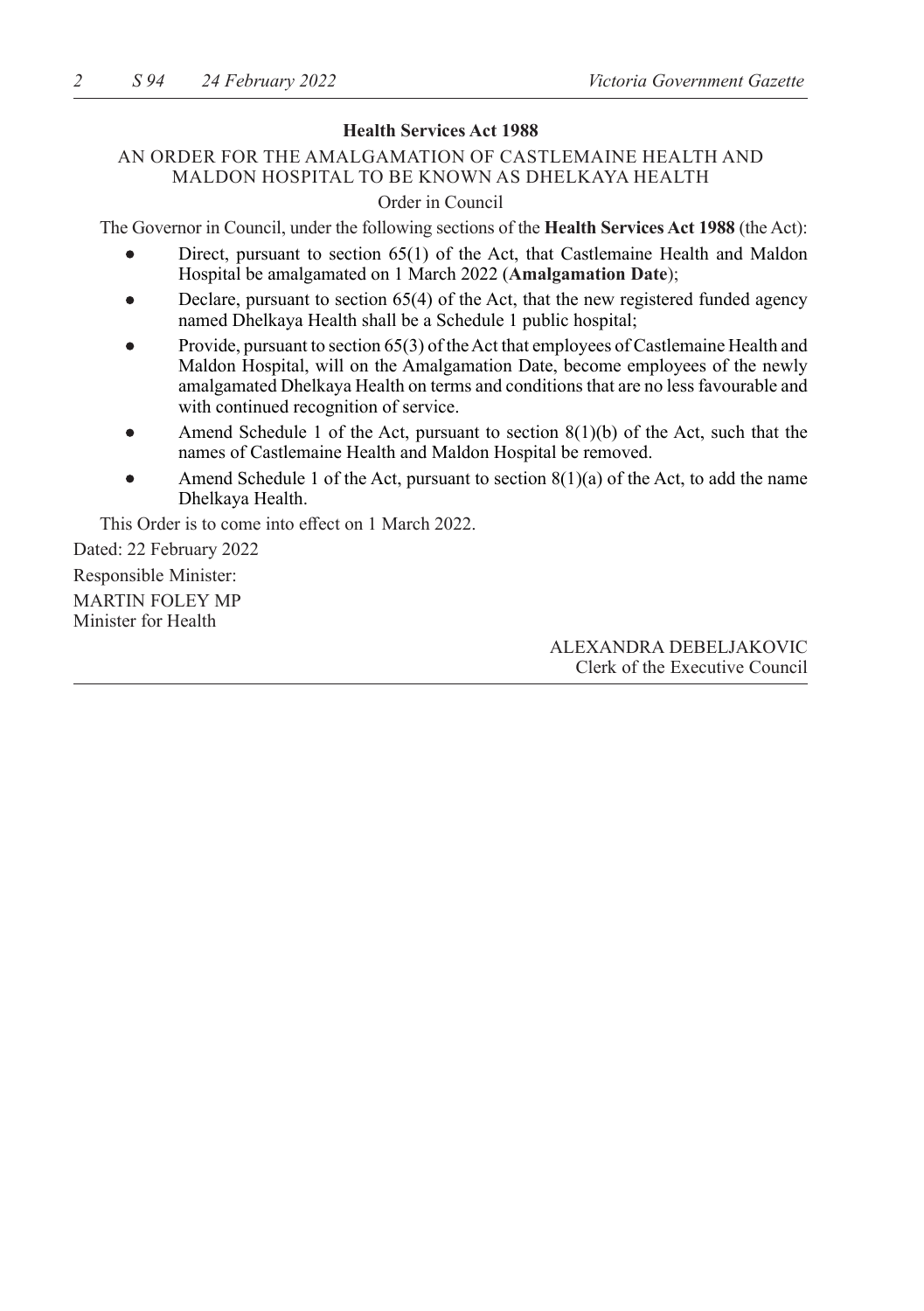This page was left blank intentionally